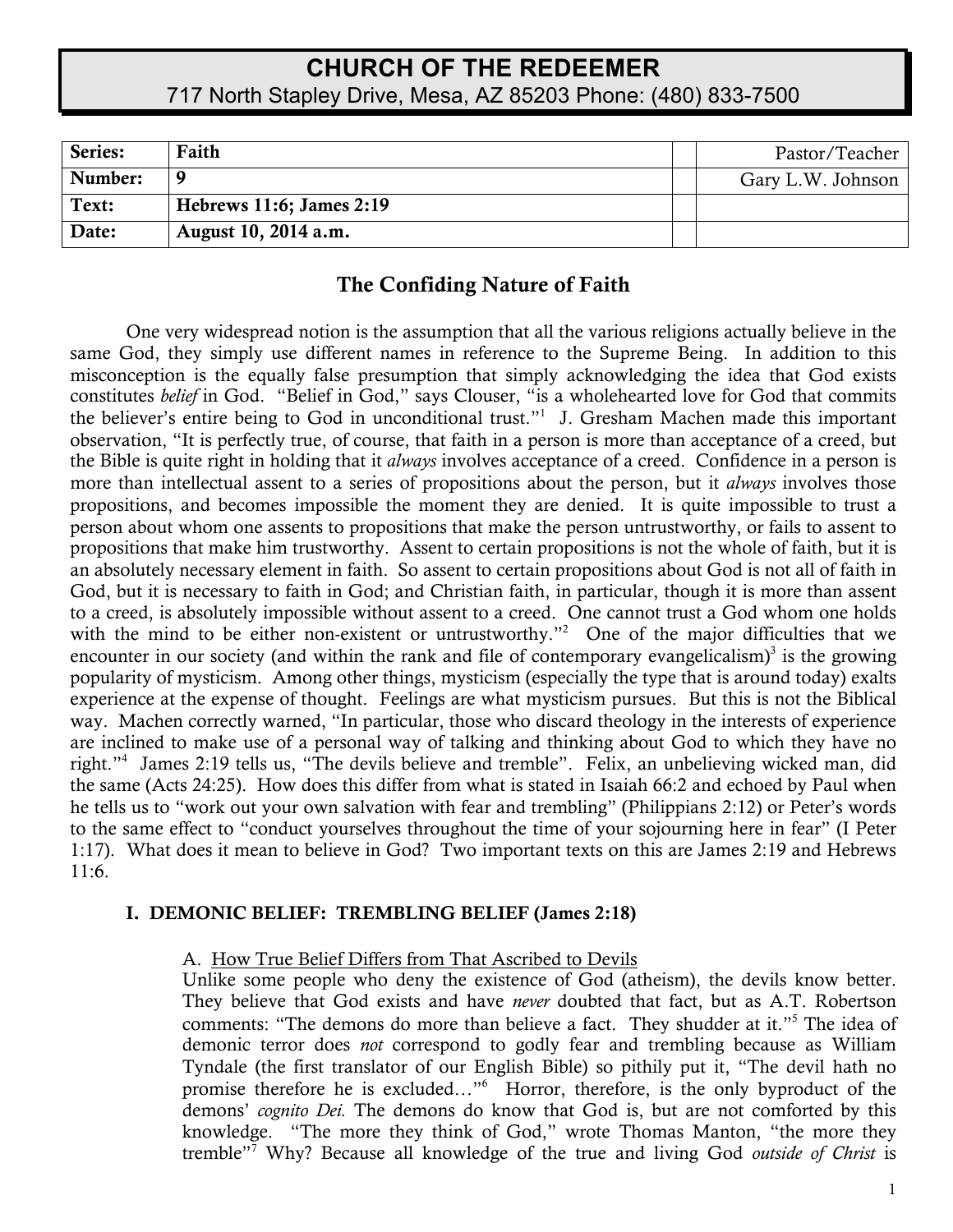horrifying to sinful beings (cf. Hebrews 12:29). If God is known only as judge and not as Father, then He is viewed as an enemy. "This is the misery of devils, and damned souls and natural men, that they cannot think of God without horror."<sup>8</sup> In the case of natural men, they either suppress the knowledge of God (Romans 1:18-21) or make a "god" of their own liking (Romans 1:25).

#### B. The True Character of the Believing Heart

In the case of the believer's trembling heart, there is a *greater* fear. Why? Because it perceives the true nature of sin and justifies God in His judgment of sin (Psalm 51:4). The trembling heart fears not only the evil of sin and the judgment it brings, it fears the loss of communion with God more than anything else and is comforted by nothing short of reconciliation with God. Therefore, the trembling heart's fear always drives it back to God. The trembling heart is very teachable. "A heart that is trembling at the Word of God is teachable."<sup>9</sup> (cf. Acts 13:16; Proverbs 15:33).

### II. BIBLICAL FEAR

We associate *trembling* with *fear* and so does the Bible (Philippians 2:12; I Peter 1:17). But how do we square this with the words of John: "There is no fear in love; but perfect love casts out fear" (I John 4:17) or with Paul's statement: "God has not given us a spirit of fear, but of power and of love and of a sound mind" (II Timothy 1:7). The fear that is commended to us is "a holy self-suspicion and fear of offending God, which may not only consist with assured hope of salvation, and with faith, and love, and spiritual joy, but is their inseparable companion; as all divine graces are linked together...and, as they dwell together, they grow or decrease together."<sup>10</sup> There are two kinds of fear – *servile* and *filial*. The trembling heart is not servile, but is, as Luther put it, "filled with a filial fear to offend…(the Christian) stands in fear of the Father, not because of threatened pain and punishment, as the Christless and also the devil do…but just as a pious child dreads to provoke his father and to do aught that displeases him. God seeks within us a fear that keeps us alert against sin and moves us to serve our neighbor as long as we live here on earth."<sup>11</sup> This fear is joined with joy and is habitual, not merely momentary. It is a fear that subdues the heart to the power of God's Word. There is an inseparable relationship between trembling and love. The Word of God brings both out of the believer. Devils and people like Felix may be brought to fear and tremble at the Word of God, but they will never love the Word of God. But like the Psalmist, the believer "rejoices with trembling" (Psalm 2:11).

#### III. BELIEF THAT PLEASES GOD: THE OBEDIENCE OF FAITH (Heb. 11:6)

"Obedience," said Berkouwer, "is essential to faith for it illustrates the truth that faith is not autonomous and self-sufficient – that it capitulates in total surrender."<sup>12</sup> The writer to the Hebrews describes the nature of belief in three ways:

#### A. Drawing Near

The ESV translates this "for whoever would draw near to God." *PROSERCHOMAI*  literally means to approach. Drawing near to God is a central theme in this epistle. (cf. 4:16; 7:25; 10:1, 22). "The life that pleases God stems from man's attitude," wrote Warfield, and "is an attitude of faith – an attitude which could rise above the seen to the unseen, the present to the future, the temporal to the eternal, and which in the midst of sufferings could retain patience, in the midst of disappointments could preserve hope. This is the key to the whole treatment of faith in the Epistle to the Hebrews – its definition as the assurance of things hoped for, the conviction of things not seen (11:1); its illustration and enforcement by the example of the heroes of faith in the past, a list chosen and treated with the utmost skill for the end in view (Ch. 11); its constant attachment to the promises (4:1, 2, 12, 10:36, 38, 11:19); its connection with the faithfulness (11:11, cf. 10:23),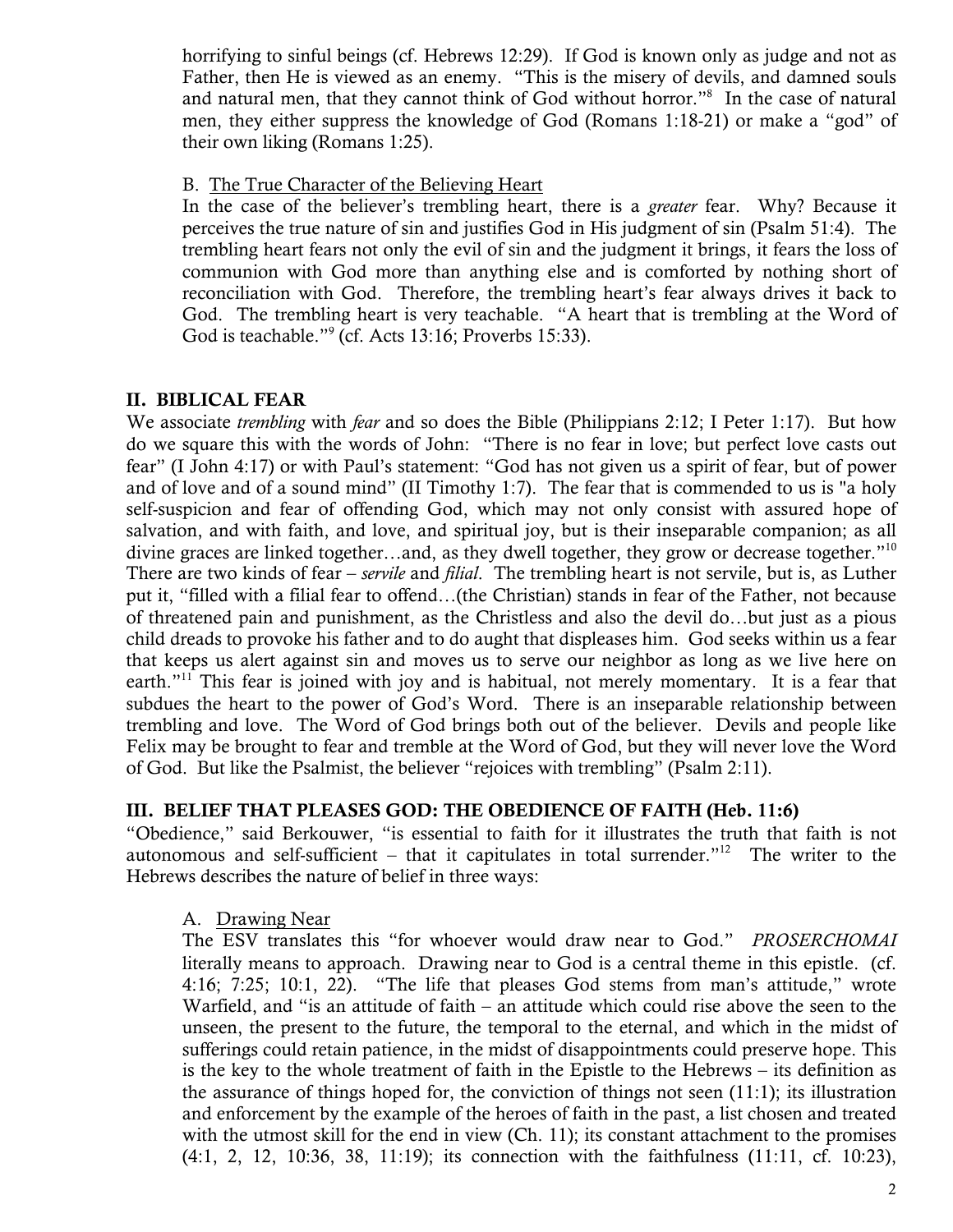almightiness (11:19), and the rewards of God (11:6, 26); and its association with such virtues as boldness (3:6, 4:16, 10:19, 35), confidence (3:14, 11:1), patience (10:36, 12:1), hope (3:6, 6:11, 18, 10:23)."<sup>13</sup>

#### B. Expectation

Not only does genuine faith seek God, but it also *expects* God to respond. This underscores the relational aspect of faith. A transaction occurs between God and the individual who comes to Him in faith. Those who do come to God (through Christ) find mercy and grace (Hebrews 4:14-16). They find in Him the source of their deepest satisfaction.<sup>14</sup>

#### C. Seeking

The verb *EKZETOUSIN* "to seek out, to search for." The word in its compound form always seems to denote that the person seeking finds or at least does everything possible to find the object of his search. More importantly the context underscores the determination on the part of the seeker to find out what pleases God in terms of service to God (cf. Romans 12:1-2). One New Testament scholar writes, "It implies the recognition that human action has to demonstrate its integrity before God. The firm expectation of the reward, then, is a matter of unwavering hope in the God who controls the future. It exhibits the solid faith that is the condition for receiving recompense by God. The person who puts his trust in God finds that his faith is rewarded by the transmutation of hope into present realities (cf. 11:1a). The particular reward granted to Enoch was the attestation of being well pleasing to God, followed by the unexpected experience of translation. In nearly all of the subsequent exemplars of faith who are paraded before the congregation, there is a direct relationship between faith and reward that is deserving of notice."<sup>15</sup>

CONCLUSION: The word *impossible* is accented in the text: Impossible that man should please God without faith! It has been pointed out that *four* impossibilities, marking the boundaries of the realm of salvation, are recorded in the book of Hebrews: (1) that anyone once enlightened and thereupon fallen away be renewed (Hebrews 6:4), (2) that God should lie (Hebrews 6:18), (3) that the blood of bulls or goats should take away sins (Hebrews 10:4), and (4) that man should please God without faith. These "impossibilities" vary much in nature and grounds. The first impossibility (renewal after falling away) suggests a limit to the work of the Holy Spirit and the powers of the coming age. The second (that God should lie) relates to the fidelity of God, which was underscored by the swearing of an oath, so that the heirs of His promise would see more clearly "the immutability of his counsel," i.e., the impossibility of His being false. The third is the impossibility of any purifying power in animal blood, another recollection of the continually repeated sacrificial rites of old Israel. Then follows the fourth impossibility, which touches upon the correlation between human faith and divine grace. Its reference to faith is negative, but one can read in it a positive connection between faith and the divine approval. The text is set in a context, which is concerned with the strange Old Testament figure, Enoch. "By faith Enoch was translated that he should not see death; and he was not found, because God translated him: for he hath had witness borne to him that before his translation he had been well-pleasing unto God" (Hebrews 11:5). Against this historical reference to a man who pleased God by faith, comes the statement that without faith it is impossible to please Him. The relation between faith and God's pleasure was illustrated in Enoch's life. All we know of the original story is what we find in Genesis 5:22, which tells us that Enoch walked with God and that God took him, living, to Himself, so that he did not have to pass through death. The text of Hebrews is a bit more extensive than the Genesis account, through the Greek version of Genesis adds that Enoch pleased God. Hebrews, at any rate, concludes that Enoch's walk in faith pleased God and that we may therefore say that he was transported through his faith. Enoch, living in a wicked environment, stayed by the side of God, walked with Him in faith, and this pleased God. *And without* faith it is impossible to please Him. With Enoch's walk with God in mind, we cannot conclude that Hebrews 11:6 ascribes a meritorial worth to faith. It is not as